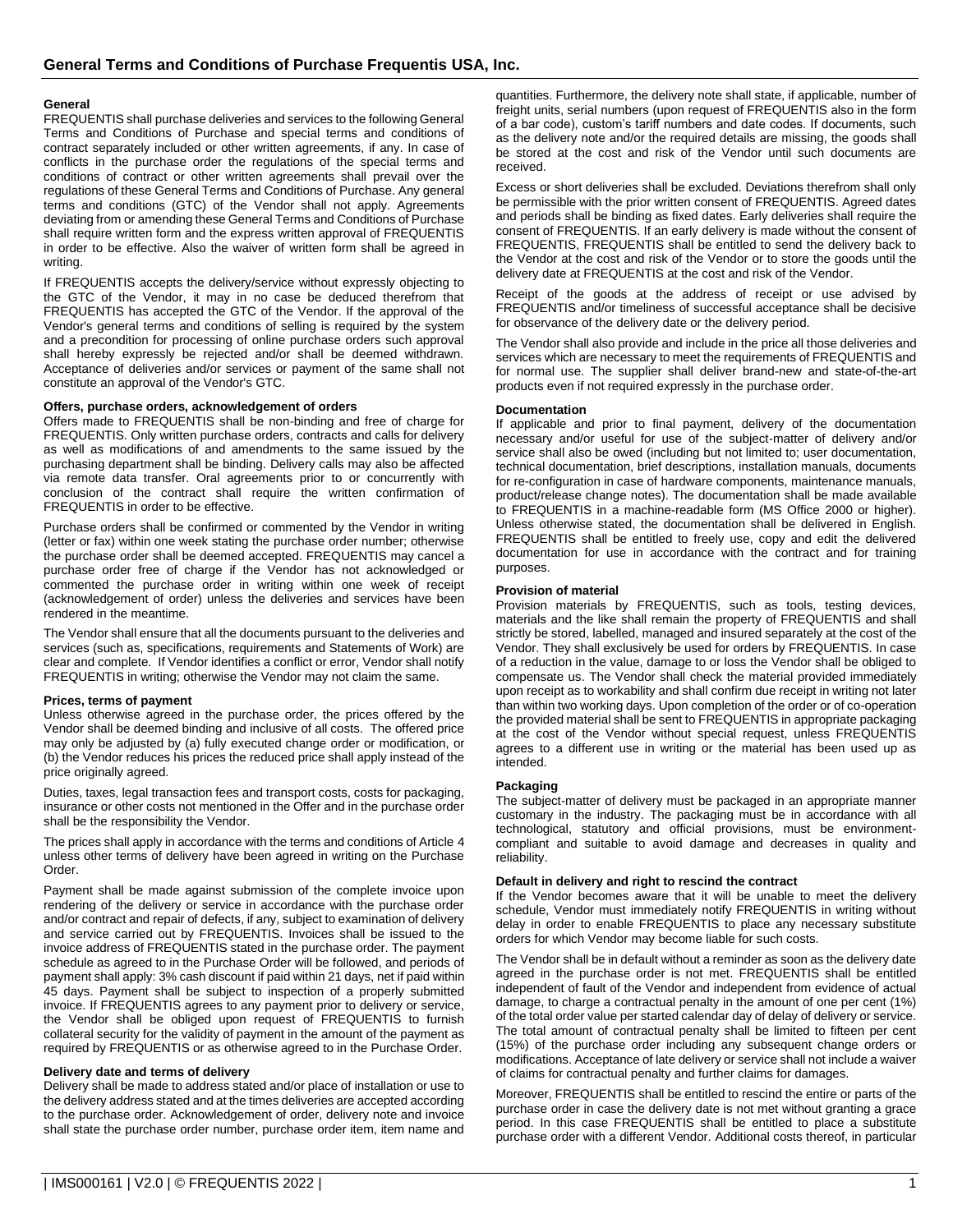express surcharges, if applicable, shall be borne by the Vendor. The assertion of the claim for contractual penalty additional claims for damages shall remain unaffected thereby.

## **Inspection**

FREQUENTIS reserves the right to itself and its customers to inspect the rendering of services, after prior notice, on the premises of the Vendor at any time. The Vendor shall be obliged to make available all information and documents necessary for verification of the progress of performance in accordance with the contract.

## **Modifications**

FREQUENTIS shall be entitled at any time to claim modifications of deliveries and services. In such a case the Vendor shall inform FREQUENTIS in writing without delay how such modification will affect delivery or performance and/or prices. No modification shall take place unless such is in writing and agreed to between the Vendor and FREQUENTIS.

### **Acceptance, passing of title and risk**

If acceptance is agreed and if the delivery or service has been rendered in accordance with the Purchase Order and free of defects or if any defects have been repaired in accordance with the agreement, delivery and/or service shall be subject to acceptance by FREQUENTIS. If a test run is provided for, acceptance shall be affected upon completion of specification parameters within the entire agreed testing period. Upon acceptance of the delivery or service title and risk shall pass to FREQUENTIS.

If no acceptance has been agreed, title and risk shall pass upon receipt at the delivery address advised by FREQUENTIS.

### **Termination**

Termination for Convenience: FREQUENTIS may terminate a purchase order in whole or in part to the extent that the Prime Contract is terminated. In this case FREQUENTIS shall send to the Vendor a notice of termination containing the scope of termination and the date when it enters into effect. Upon receipt of this notice of termination the Vendor shall discontinue the work in accordance with such notice. Upon such termination and subject to any counterclaims which FREQUENTIS may raise in accordance with the terms of the purchase order, the Vendor shall be entitled to a claim for compensation for all accepted work performed and delivered in accordance with the purchase order to and including the day of said notice of termination. There shall be no further claims of the Vendor.

Termination for Default: FREQUENTIS shall be entitled to terminate the Purchase Order with immediate effect upon (a) discovery of a breach of the terms and conditions herein, (b) the opening of insolvency proceedings over the Vendor, the dismissal of such a motion for lack of assets to cover the costs, (c ) or effecting of initiation of reorganization proceedings, (d) if in the opinion of Frequentis it is foreseeable that the services will not or cannot be rendered by the Vendor. In case of termination of purchase orders as defined in herein, 12.2., all services or deliveries made and accepted in accordance with Purchase Order, shall be paid for made. In addition, FREQUENTIS shall be entitled to claim from the Vendor compensation for costs resulting from such termination.

The Vendor shall fully make available to FREQUENTIS all results and documents created prior to the date of termination.

#### **Export licenses**

Upon announcement of the final place of destination the Vendor shall have to check whether the deliver or a part of the delivery is subject to an export license when being re-exported by FREQUENTIS. This shall apply US Export Administration Regulations (EAR) and International Traffic in Arms Regulations (ITAR). If the shipment in its entirety or partially consists of products of US origin, the Vendor shall have to state the relevant ECCN number (Export Control Classification Number) without a special request being necessary, or shall have to confirm classification as EAR 99.

If the Vendor fails to indicate any existing export limitations, this shall be deemed a confirmation that no export limitations exist.

### **Confidentiality**

The Vendor shall treat as confidential all knowledge, information, data and documents of whatsoever kind which he receives in the course of the business relationship or which become known to him and shall neither notify nor make available or transfer the same to third parties but shall only use the same for fulfilment of his activities. Products which were manufactured in accordance with documents of FREQUENTIS, such as drawings, models and

the like and in accordance with confidential data of FREQUENTIS, may not be used by the Vendor himself nor may they be offered or delivered to third parties. All rights to such documents, in particular, property rights and copyrights, shall remain with FREQUENTIS. The documents may only be used in the course of processing the orders. They shall be carefully stored and be returned upon request.

If confidential information which is exchanged under this agreement is categorized as classified matter, the relevant official and/or military security requirements shall be observed independent of and in addition to these confidentiality provisions.

The Vendor may not refer to the existing business relationship, use the name or the logo of FREQUENTIS and/or make public statements of whatsoever kind on the content of the purchase order and on the deliveries and services without the written consent of FREQUENTIS.

The confidentiality obligation shall exist for a period of five years after processing of the purchase order.

### **Proprietary Rights**

The agreed price shall include consideration for the acquisition of all rights of use and statutory proprietary rights to the extent such rights are required for free use and reselling of the delivery item. The Vendor shall procure the necessary licenses. Use of open-source products shall require FREQUENTIS' written approval. Inventions made within the scope of the purchase order may be used by FREQUENTIS free of charge and FREQUENTIS shall thus acquire a non-exclusive unlimited right to use the work.

The exclusive title and the unlimited right to use the work, in particular the copyright, patent right, utility sample right, proprietary right and copyright in design regarding goods and services manufactured or provided for FREQUENTIS in the course of the order, but also all results and ideas from the service rendered shall exclusively pass to FREQUENTIS. FREQUENTIS shall be entitled to exercise these rights in any form and manner whatsoever, in particular to use, reproduce, publish, sell and transfer them to third parties. This shall also apply in the case of early termination and/or cancellation/termination for important reason. The Vendor shall document the activities carried out in detail and completely and in the case of development activities it shall deliver all documents and adjustments which are necessary for manufacturing and processing of the delivery items (electronically, in a processible data format, such as, e.g., source codes of the software, diagrams, tool settings etc.). All documents and samples made or procured by the Vendor shall become the property of FREQUENTIS. The Vendor shall keep these documents diligently and make them available if requested.

With respect to the Vendor's standard products except for integrated "COTS products" (products, applications or services which are available in domestic or international markets or which are subject to standardized release by manufacturer and which have not been developed for a specific order and are usually ordered by indicating the item number or the like) including all modifications, FREQUENTIS may demand deposit of all documents which are necessary for manufacturing and processing of standard products (electronically, in a processible data format, such as, e.g., source codes of the software, switching diagrams) on its account with an escrow agent of its choice and on the basis of an instruction according to which the escrow agent is authorized to hand the deposited documents over to FREQUENTIS in the case of Vendor's incapacity to act, liquidation or insolvency, discontinuation of development or non-fulfilment of warranty obligations by the Vendor. In the case of authorized surrender of the documents the Vendor already at this point grants FREQUENTIS a non-exclusive right which is unlimited in time to modify the standard products and the deposited documents and to use the same in a changed or unchanged form including its maintenance and to adapt and further develop them to the extent FREQUENTIS is entitled to use the delivered standard products. Each time a new version of the standard products is delivered the documents shall be deposited anew within two months of commencement of use.

The Vendor guarantees that all deliveries are free of proprietary rights of third parties and, in particular, that no patents, licenses or other proprietary rights of third parties are infringed due to delivery and use of the delivery items (also with respect to open source products). The Vendor shall indemnify and hold FREQUENTIS and its customers harmless with respect to claims asserted vis-à-vis them on such ground (including costs of legal action). In the case a claim is lodged on the ground of infringement of proprietary rights the Vendor shall either procure the right for FREQUENTIS to use the software without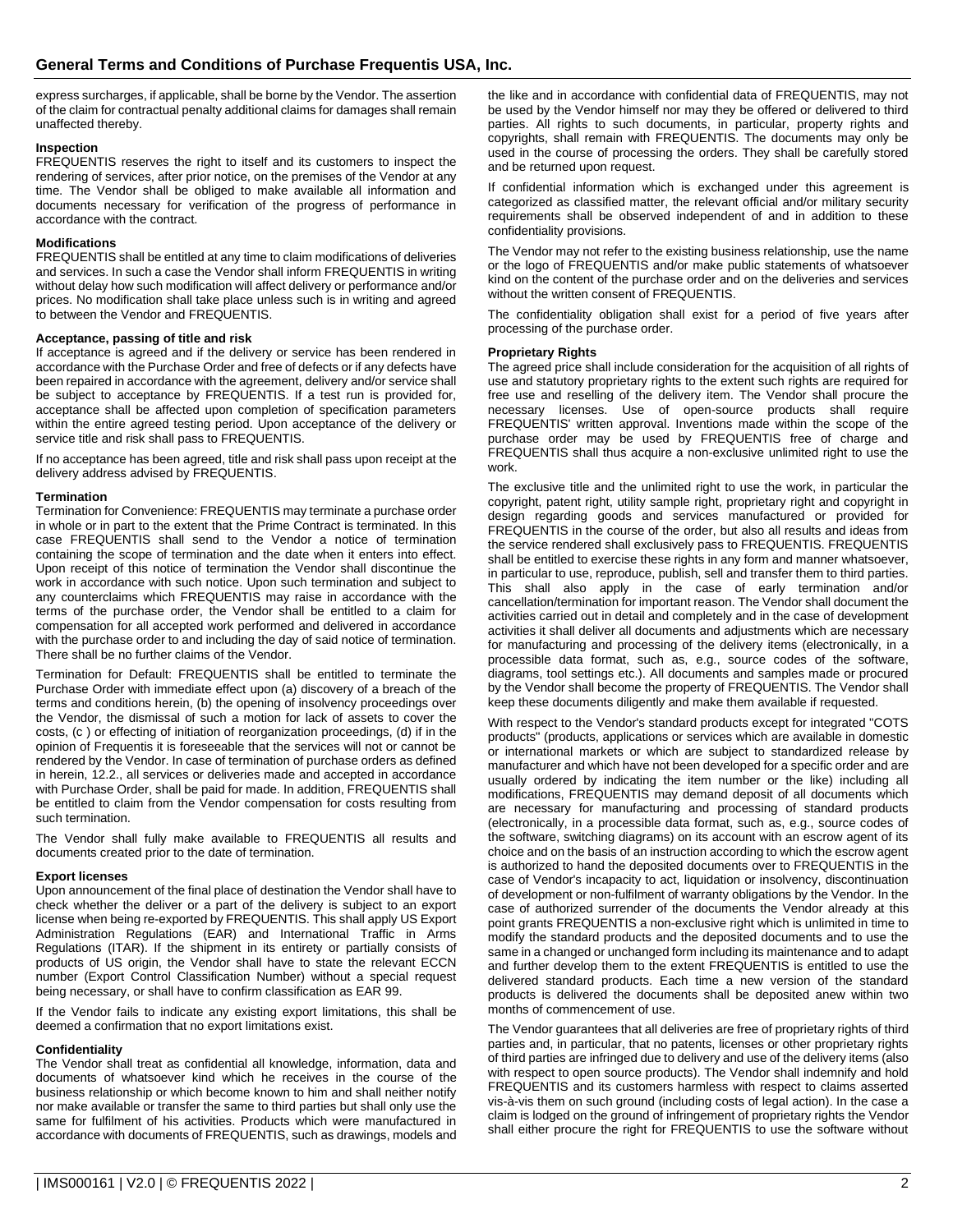any liability for infringement of industrial property rights or to replace the software by software that complies with the contractual requirements.

## **Quality Assurance**

Deliveries and services must comply with the quality requirements set forth in the purchase order and in any case with the requirements of ISO 9001:2000. The delivered goods must be of highest quality and by observing the stateof-the-art they must comply with all relevant international and corresponding domestic quality standards, environmental standards, safety standards and product standards in the form applicable from time to time and the customary technical standards.

The Vendor undertakes to make available for all relevant delivery items and on demand, MTBF data (Mean Time between Failures) (unless otherwise stated, the MTBF values must be delivered according to the MIL-HDBK 217F "parts count method" and ground benign conditions.

The Vendor shall carry out a configuration management according to ISO 10007:2003 for all deliveries and services.

The Vendor agrees to systematically plan, determine, take and monitor measures for quality assurance that secure top quality. Upon request the Vendor shall grant FREQUENTIS or a person authorised by it, after prior notice, the opportunity to obtain information about its quality management system in its production plants and premises and to satisfy themselves of compliance with and effectiveness of the said measures at any time.

The Vendor shall keep record on implementation of the above mentioned quality assurance measures, in particular on measuring values and test results and keep such records as well as prototypes/reference parts of the products, if any, in a clear order. It shall allow FREQUENTIS to inspect the same to a necessary extent and make available to FREQUENTIS copies of the records and references, if any.

The Vendor shall oblige its sub-Vendors to set up and maintain a comparable (quality) management system that guarantees that the delivery items and/or the parts processed at third parties are free of defects.

The Vendor undertakes to safeguard traceability of the products delivered by it. In case a defect is identified isolation of the defective parts/products/batches etc. must be warranted. The supplier shall inform FREQUENTIS by means of his marking system or other measures in a way that enables FREQUENTIS to collect its own findings to the extent necessary.

Releases and blocks for suppliers may also affect subcontractors and shall be binding. With respect to measures, quantities and quality the values calculated by FREQUENTIS in the course of inspection and testing shall be decisive.

## **Warranty / Defects**

The Vendor shall assume warranty of title and quality according to the statutory provisions. It shall warrant for itself, its subcontractors and suppliers careful and proper execution of the order, in particular, compliance with the technical data, specifications and other performance regulations of FREQUENTIS according to the state-of-the-art as well as quality and usefulness of the deliveries with respect to quantity, material, design and workmanship and the documents pertaining to the delivery (such as, e.g., documentation, drawings). The Vendor warrants full execution free of defects as per the purchase order/delivery and compliance with all relevant statutory and official requirements at the place of destination and for the sales markets advised by FREQUENTIS.

FREQUENTIS shall not be obliged to inspect the deliveries and services of the Vendor or notify any defects immediately after delivery. FREQUENTIS shall not be obliged to carry out any additional qualifying examination beyond a sight and identity check.

If the deliveries and services of the Vendor are mainly to be forwarded to a third party without any changes, there shall be no obligation to carry out random tests. FREQUENTIS' obligation to examine and notify defects shall in any case be fulfilled if FREQUENTIS forwards any notices of defects it may receive from its customers to the Vendor immediately and not later than within 14 days of receipt.

The warranty period shall be 12 months as of full delivery or as of the day on which the acceptance report is signed. It shall be assumed that a defect which occurs within a period of two years as of delivery or acceptance has already existed at the time of delivery or acceptance unless proven otherwise. The Vendor shall be obliged to repair any and all defects which occur during the warranty period at his own risk and cost. In urgent cases, in particular to avoid imminent risks and to prevent excessive damage, FREQUENTIS shall be entitled to repair the defects identified itself at the Vendor's cost. Signatures on delivery notes or return slips and payments shall constitute no acknowledgment of completeness or correctness of the delivery.

Due to a notice of defects the warranty period shall be interrupted/suspended until full repair of such defects and the payment periods shall be interrupted/suspended unless a longer period has been agreed on a case-bycase basis.

Defective parts shall be delivered by FREQUENTIS to the place of the Vendor's registered office. The parts which have been repaired or replaced shall be returned to FREQUENTIS unless otherwise required. The door-todoor time for replacement or repair of a defective part must not exceed the original delivery period or a maximum period of 30 days.

The assertion of additional claims for damages shall remain unaffected thereby.

## **Liability**

The Vendor shall be liable according to the statutory provisions for any and all damage to third parties caused with willful intent or gross negligence.

The Vendor undertakes to maintain liability insurance and a product liability insurance with extended coverage stated below for the term of the agreement to cover its liability risk as per the law and the agreement and to provide evidence of the same upon request:

1. Commercial General Liability – Occurrence Form

Policy shall include bodily injury, property damage, personal injury and broad form contractual liability.

General Aggregate \$2,000,000

Products – Completed Operations Aggregate \$1,000,000

2. Automobile Liability

Bodily Injury and Property Damage for any owned, hired, and/or non-owned vehicles used in the performance of this Contract.

Combined Single Limit (CSL) \$1,000,000

The policy shall be endorsed to include the following additional insured language: "Frequentis USA, Inc., its parent, affiliates, officers, agents, and employees shall be named as additional insured with respect to liability arising out of the activities performed by or on behalf of the Contractor."

3. Worker's Compensation and Employers' Liability

Workers' Compensation Statutory Employers' Liability<br>Each Accident \$500,000 Each Accident Disease – Each Employee \$500,000<br>Disease – Policy Limit \$1,000,000 Disease – Policy Limit

The Vendor is explicitly informed about the fact that liability for damages arises to the extent provided for by law and the contractual provisions even in case of insufficient insurance coverage.

## **Product support, subsequent delivery**

The Vendor shall – without request by FREQUENTIS - notify FREQUENTIS of new versions of the subject-matter of the agreement, modifications, new products and accessories free of charge and report any defects known to him including a suggestion for correction without request for a period of 10 (ten) years as of delivery, in case of continuous obligations, however, in any case for the entire term of the agreement.

The Vendor undertakes to keep available technically equivalent products and spare parts (equivalent as to form, fit and function) for a period of 10 (ten) years as of expiration of the warranty period. The Vendor shall continue to be obliged to assist in the procurement of equivalent spare parts also after expiration of the said period of subsequent delivery. The Vendor's obligation to notify FREQUENTIS in writing at least 12 months in advance to enable FREQUENTIS to place orders of a volume which is sufficient for FREQUENTIS in case of modification/termination of one of his goods or services shall remain unaffected.

If the Vendor discontinues the production of delivery items or spare parts or if it is unable to deliver for any other reason and unable to provide equivalent products or spare parts, it grants FREQUENTIS the right of emergency production. In that case FREQUENTIS shall acquire the transferable, free-ofcharge, non-exclusive and irrevocable right to use the proprietary rights and